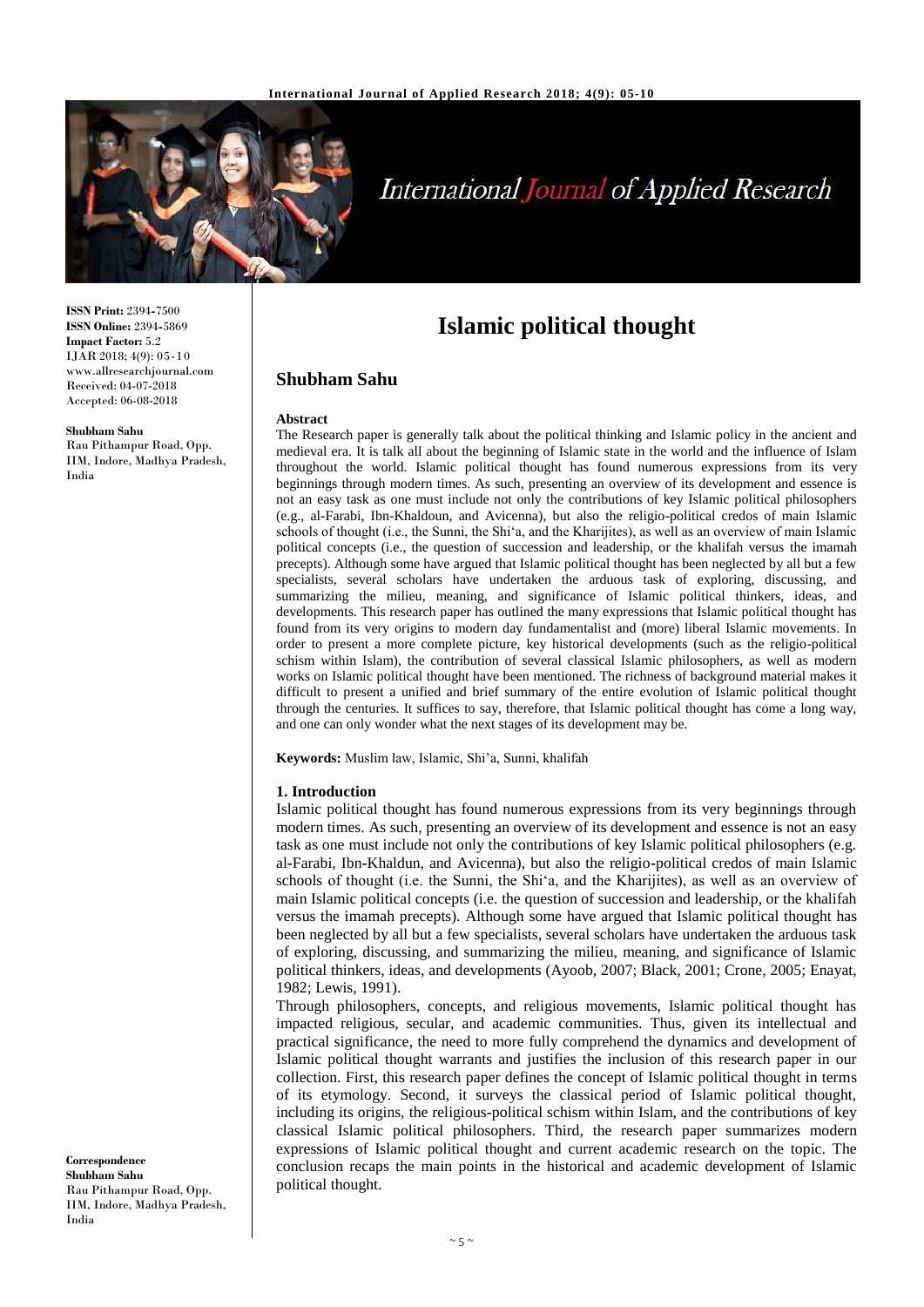## **2. Etymology of Islamic Political Thought**

As this research paper views philosophy and thought as interchangeable concepts, it defines the latter in terms of the former. Generally, political philosophy refers to the study of state affairs and processes as well as to the in**-**depth search for rationales in politics and ethics in public behavior (Walzer, 1963). To this, Islamic political thought adds a specific framework**-**that of Islam**-**to study, explain, and rationalize all things political. This framework is derived from the very sources of Islam: the Qur'an (comprising revelations to Muhammad), supplemented by the hadiths (stories about Muhammad's life, words, and deeds). Thus, Islamic political thought began from the very inception of Islam (circa 622), and its development is generally divided in two main periods: classical or premodern (645**-**1500), from the historical origin of Islam to the end of the classical period, and early modern and modern Islamic political thought (1500**-**present), which includes the dynastic period from the Safavid empire to contemporary Islamic political movements.

#### **3. Premodern Islamic Political Thought**

It would be impossible to include all thinkers, concepts, and movements that are part of this period of Islamic political thought. Such an endeavor should begin with Muhammad's life and his political contributions to the first Islamic state, the religious and political schism within Islam, a discussion of the Sunni tradition (sunna), and the Shi'ite theories of leadership (imamah; 622**-**1000), an overview of the theory of the caliphate in din wa dawal (religion and the state; 1000**-**1220); and an explanation of Shari'a ideology and the spread of Islam (1220**-**1500). In addition, a summary of the works of major Islamic political philosophers and thinkers during this period should be included. All this is summarized briefly next beginning with Muhammad's life as both a religious and political leader.

## **A. Muhammad as a Political and Religious Leader**

Muhammad's position in the early Muslim community was of God's appointed religious, political, and military leader, which was a central factor in keeping the Muslim community united both religiously and politically. Thus, Muhammad's death in 632 CE suddenly posed several questions to his followers: Who should succeed Muhammad? What is the Islamic way of choosing his successor? What type of government should the Muslim community have? The answers to these questions were further complicated as Muhammad died without giving clear instructions as to how to choose a successor or the type of government that the community needed to establish.

As a result, the death of Muhammad in 632 CE started a disagreement over who should succeed him as a political and religious leader of the umma**-**the Muslim community. While Muhammad's body was being prepared for burial by his close family (including Ali Ibn Abi Taleb, Muhammad's cousin and son**-**in**-**law), a small group of the Ansar (Muhammad's helpers) met in Saqifat Bani Sa'eda and selected Abu Bakr, a close companion of Muhammad, as his successor (and first caliph). However, some did not accept this decision, arguing that Ali (Ibn Abi Taleb) was appointed as Muhammad's successor by Muhammad himself (Lapidus, 2002).

Since that time, succession (khalifah or imamah, caliphate system or imamate system), and how it should be done, has

remained a matter of dispute. The Umayyads**-**the second Islamic caliphate (after the Rashidun caliphate of the first four caliphs) established after the death of Mohammed**-**tried to resolve the issue by decreeing that the caliph should appoint his own successor. Thus, before Abu Bakr died, he chose Umar as his successor. Umar, on the other hand, delegated the election of his successor to the Majlis al**-**Shoura, a consultative council (Subhi, 1969). This council chose Uthman as the third caliph, but a rebellion against him instituted Ali as the fourth caliph and led to the first civil war among the Muslims in the Battle of Al Jamal (the camel). Following Ali's succession, a second major civil war, the Battle of Siffien, ensued between Ali's supporters and the supporters of Mu'awiyah Ibn Abi Sufian, who founded the Umayyad dynasty (Ismael & Ismael, 1980; Subhi, 1969).

In summary, early Islamic religious and political history reflects the following: First, Muhammad did not indicate how to choose a successor, nor did he indicate a preference for one form of state over another (nor did the Qur'an). Second, in the few years following the death of Muhammad, four distinct patterns of succession emerged: (1) limited choice (Abu Bakr), (2) nomination by the caliph (Umar), (3) shoura, or consultation (Uthman), and (4) a coup (Ali). Third, the question of succession led to a greater political conflict that, after the assassination of Uthman, caused a religious schism in Islam, dividing the umma into Sunni and Shi'a. In addition, the establishment of the Umayyad dynasty and the violent death of Ali's son Hussein further affirmed and deepened the gap between the Sunnis and the Shi'as, consolidating their differences in religious and political matters (Ismael & Ismael, 1980; Subhi, 1969). Furthermore, the dispute over the question of succession resulted in a distinction between the caliph and the imam. Originally, khalifah was used to denote a caliph's religious and political leadership (the caliph is also known as Amir al Mu'minim, or Commander of the Believers). The word imam, on the other hand, referred to the leader of the Muslims in prayers. However, with the establishment of the Umayyad dynasty, supporters of Ali, the Shi'a, developed the doctrine of the imamah, which gave both religious and political dimensions to the ruler. The Shi'a, therefore, upheld the view that the Imamate belongs to Mohammad and his descendants, of which Ali was the first Imam. In addition, Shi'a doctrine affirmed that the Imam is incapable of sin (Hairi, 1977). The Sunnis, on the other hand, accepted the caliph as a temporal ruler who is "pre**-**eminently a political functionary and though he may perform religious functions, these functions do not imply the possession of any spiritual powers setting him thereby apart from the rest of the faithful" (Arnold, 1965, p. 17). Thus, in Sunni tradition, the caliph did not enjoy any particular religious role although Sunnis continue to see the Imamate, as reflected in the rules of the first four successors, to be the true Islamic form of government.

The conflict over succession led to the creation of three main schools of Islamic political thought: Sunni, Shi'a, and Kharijites. These are briefly discussed next.

## **B. Three Schools of Islamic Political Thought**

For both Sunnis and Shi'a, the imam became "the de jure ruler and the de facto caliph" (Subhi, 1969, p. 24). However, early Muslims were confronted with myriad questions as to the nature and extent of the imam's power. How are imams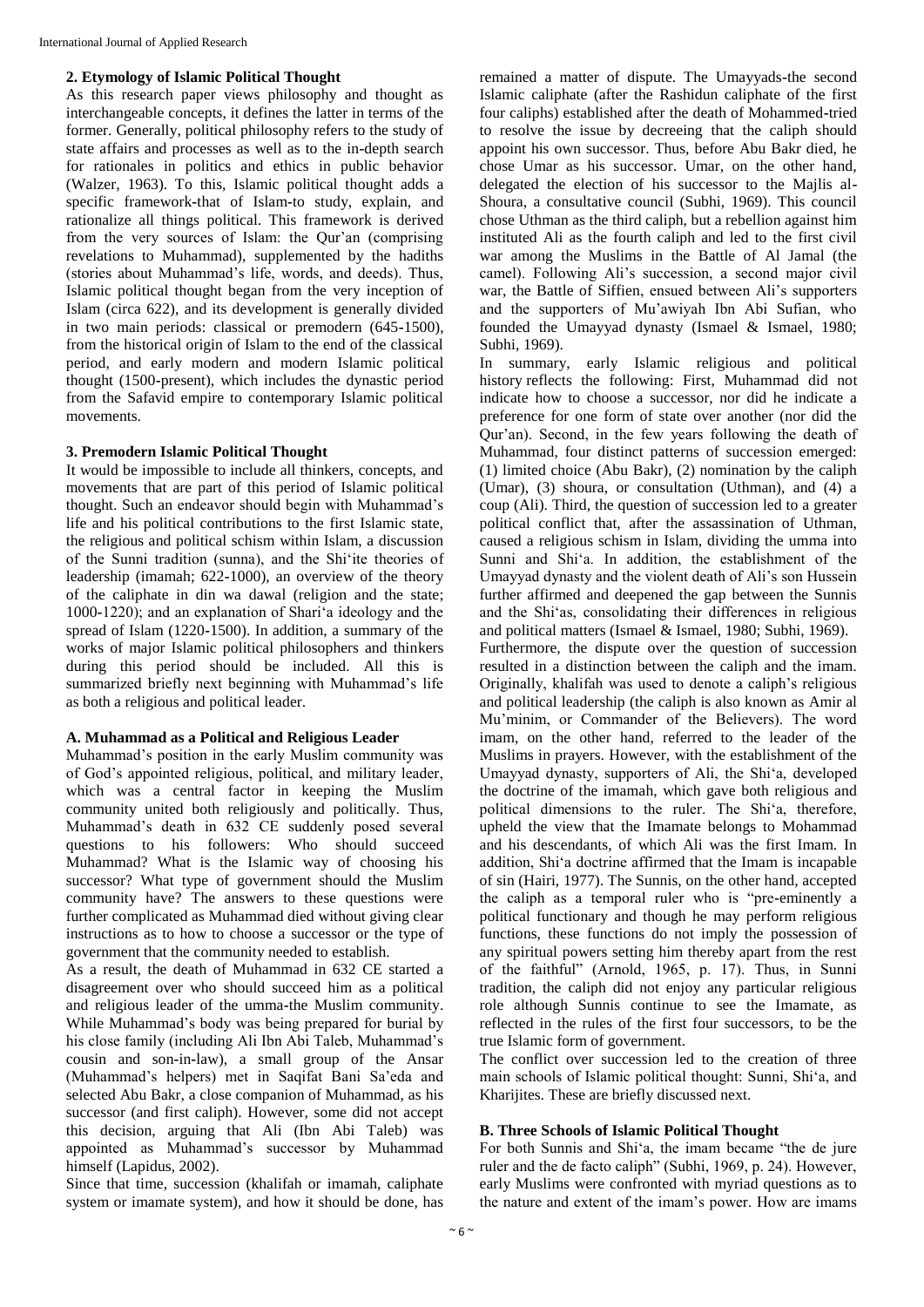chosen? What is their role? What is their relationship with the rest of the Muslim community? These questions bridging political reality and religious roles were never truly answered, at least not in a unanimous way.

## **1. The Sunni School**

The Sunnis saw the role of the imam as essential for the well**-**being of the community, but they did not bestow on him any mystical powers (Hairi, 1977). To choose the imam, the Sunnis emphasized the role of Ahl al Hal wa al 'Aqd (those who loose and tie, meaning those who know; a select few) to legitimize the first four caliphs. Under this doctrine, the Muslim community was not given an active say in choosing its ruler, which eventually led to dissension, factionalism, and rebellions. However, instead of discussing the issues caused by the Ahl al**-**Hal wa al**-**'Aqd doctrine, Sunni theorists focused on other problems, such as how many people should belong to Ahl al**-**Hal wa al**-**'Aqd and how many are needed to have a legal bay'ah (pledge of allegiance). Muhammad al**-**Baqelani (died 1013), for instance, established several rules in that regard: The nomination of the imam ('aqd al imama) can be done by one person, and six people are needed to achieve bay'ah. In addition, the community cannot depose an imam unless he denounces Islam or stops praying and teaches others to do the same, the imam is not infallible, he has to come from the tribe of Quraysh, and he needs to be knowledgeable about war and how to protect the community (Ibish, 1966; Ismael & Ismael, 1980).

Some Sunni religious thinkers were challenged in their views by Muslim philosophers who were reading and commenting on Greek philosophers such as Plato and Aristotle. One of these philosophers was al**-**Farabi (870**-** 950) who, in his book Ahl al Madinah al Fadelah, introduced his theory of the state. Al**-**Farabi affirmed that the state should be based on a "mutual renunciation of rights," for in a society or a state, each individual must give up "in favor of the other a part of that by which he would have overpowered him, each making it a condition that they would keep perfect peace with each other and not take away from the other anything except on certain conditions" (quoted in Sherwani, 1977, p. 71). Also, al**-**Farabi defended Plato's philosopher king, describing his ra'is awwal (ideal ruler) as one "who by his very nature and upbringing, does not want to be instructed by others and who has the inherent capacity for observation and of conveying his sense to others" (quoted in Sherwani, 1977, p. 73). For the perfect ra'is awwal, al**-**Farabi enumerated 12 traits but was satisfied with one who had only 5 or 6. In addition, if no man was found possessing even that minimum number of attributes, then a council with two to five members having an aggregate of 10 attributes among them should be chosen. One of these two to five council members, al**-**Farabi asserts, must be a hakim**-**a wise man who knows the needs of the state and its people.

Another prominent Sunni theorist, Abu al**-**Hassan al**-**Mawardi (975–1058), also wrote on the role of the imamah. In his works Ahkam Sultaniyah, Nasihat al Muluk, and Qawanin al Wizarah, al Mawardi argues that the imamah is a "caliphate of prophethood in safeguarding religious and temporal affairs" (quoted in Sherwani, 1977, p. 148) and, as such should follow the "right path," guided by both the Shari'a and reason. The imam, on the other hand, should be just, knowledgeable of the purposes of ijtihad (i.e., making a legal decision based on an independent interpretation of the Qur'an and the sunna), without physical or sensual handicaps, wise in ruling the community and its affairs, courageous in protecting Islam, and a descendant of the Quraysh tribe (Ismael & Ismael, 1980). His role is to protect the faith, judge among people, punish transgressors, appoint just men, and lead a life between piety and luxury. As to how the imam should be chosen, al**-**Mawardi prescribes either by Ahl al**-**Hal wa al**-**'Aqd or election or by the previous imam. The imam, argues al**-**Mawardi, can be removed for only two reasons: hajr (acting against Islam) and qahr (falling prisoner and having no hope of being saved or freed; Ibish, 1966; Sherwani, 1977).

Alater Sunni religious thinker, Ibn Taimiyah (1263**-**1328), who wrote Minhaj al Sunnah, also did not consider it necessary for the community to elect its imam, but he affirmed that the bay'ah (the pledge of allegiance) served as a bilateral contract between the Imam and his community. Although, to Ibn Taimiyah, the imam could reach a certain point of perfection, he could never be a prophet. In contrast to other Sunni thinkers, however, Ibn Taimiyah did not affirm that the Imam should be from the Quraysh tribe as he saw this condition contradictory to Islamic teachings of equality among Muslims. Yet he also argued that although the rule of the imam is vested in divine law, the imam should consult Majlis al**-**Shoura, or the consultative council, and be guided by its decisions more than by historic precedents (Sherwani, 1977).

In summary, Sunni political thought generally did not perceive the nature or origin of political power as problematic and focused instead on its implementation and administration. As such, the main issues addressed by Sunni theory were the personal qualities of the ruler and the organization of the state "since neither the attainment of power nor its fundamental legitimacy were at issue for the Sunni sect" (Ismael & Ismael, 1980, p. 605).

# **2. The Shi'a a School**

The religious doctrine of Shi'a a evolved as a political protest regarding the disputed question of succession following Muhammad's death (Subhi, 1969). However, although the conflict began immediately after Muhammad's demise, it did not clearly delineate specific religious ideologies until after the death of the fourth caliph, Uthman and the ensuing controversy between the supporters of Ali and the Umayyad dynasty (Ismael & Ismael, 1980). A central tenet of the Shi'a doctrine was and is that the imamah belonged only to Muhammad and his descendants. Thus, the imam, like Muhammad, is believed by the Shi'a to be an infallible interpreter and protector of the law (Sherwani, 1977; see also Ismael & Ismael, 1980). A good description of the Imam's powers is provided by al**-**Imam al**-**Rida in Subhi (1969).

The largest branch of the Shi'a are the Twelvers. They believe that there were 12 divinely ordained imams who are the spiritual and political successors of Muhammad, with the first rightful imam being Ali (the Islamili and the Zaydi, while also Shi'a, believe in a different number of imams). Each succeeding imam was the son of the previous imam (with the exception of Husayn ibn Ali, who was the brother of Hasan ibn Ali). The 12th and final imam was Muhammad al**-**Mahdi, who is believed by the Twelvers to be currently alive and in hiding.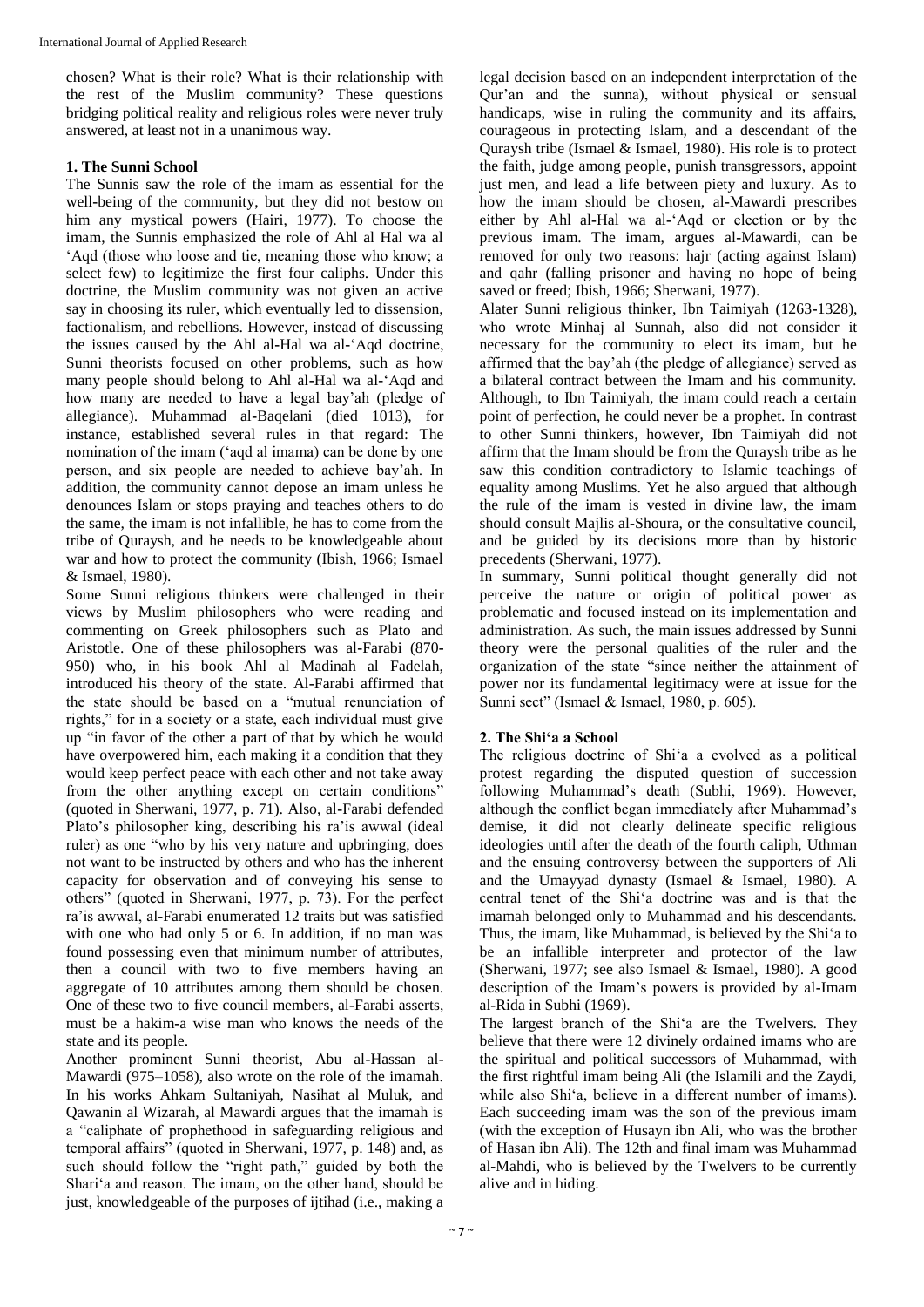Thus, generally, Shi'a religious and political thought was governed by the doctrine of the occultation of the last imam, his reappearance, and the hope for his rule in a just and egalitarian manner in accordance with Islamic laws and precepts. In the expectation of the Imam's return, Shi'a thinkers developed the doctrine of taqiyah**-**religious and political beliefs that have been used to justify an acceptance of existing governments. In addition, this doctrine has stimulated research on the nature of political authority during the period of the greater occultation of the last imam. In general, the contradiction between the ideal state led by the last imam and the necessity of government in the meantime has led Shi'a intellectuals to elaborate and discuss the structure and functions of political power in the lessthan**-**ideal state. As such, concepts of constitutionalism and democracy have been integrated into Shi'a concepts of government during this period of absence. Thus, Shi'a political thought has focused mainly on the nature and origins of power during the imam's absence, the limitations of the usurpation of power, and the accountability of the leaders. It is argued that Ayatollah Khomeini's political thought is a direct continuation of this trend of Shi'a religious and political theory (Ismael & Ismael, 1980).

In addition, following the great occultation of the last imam, Muhammad al**-**Mahdi, the doctrines of marja i taqlid (a source to follow or a religious reference) and ijtihad became important and were used by religious scholars or the ulama to provide leadership for people in religious, social, and political matters (Hairi, 1977). As such, after the Qur'an and the imams, marjas have the highest religious power in Twelver Shi'a Islam. As a result, a Grand Ayatollah (title granted to a top Shi'a mujtahid, or a male Shi'a scholar competent to interpret Shari'a using ijtihad, or independent thought, has the authority to make political and religious decisions for the umma.

One of the influential religious leaders in Iran at the beginning of past century was Mirza Muhammad Husayn Na'ini, who tried to reconcile the ideas of constitutionalism (mashruta) with the principles of Islamic government. To do this, he established two general purposes of a government, namely, (1) to maintain internal order, protect individual rights, and support education and (2) to prevent any foreign intervention by "preparing a defensive force and war ammunitions, and the like" (Hairi, 1977, p. 166). Na'ini asserted that there are two kinds of governments: tamallukiyyah (tyranny) and vilayatiyyah (constitutional government). He argued that Muslims need to fight tamallukiyyah, for it turns human beings into slaves. On the other hand, while Na'ini held to the Shi'a doctrine that the ideal government is the government of the imam who is infallible, sinless, and possesses God**-**given knowledge, in the absence of such an imam, "the only possibility left... is to choose a constitutional form of government, even though the latter would still be a usurpation of the Imam's authority" (Hairi, 1977, p. 191). However, the ruler in such government must still gain the approval of the ulama. Hence, Article 2 of the Iranian Constitution includes the following provision:

At no time must any legal enactment of the National Consultative Assembly... be at variance with the sacred principles of Islam... It is hereby declared that it is for the... Ulama... to determine whether such laws as may be proposed are or are not conformable to the principles of Islam; and it is therefore officially enacted that there shall at

all times exist a committee of not less than five muj tahids... so that they may... reject and repudiate, wholly or in part, any such proposal which is at variance with the Sacred Law of Islam, so that it shall not obtain the title of legality. (Hairi, 1977, p. 213)

This article clearly gave the religious authorities an official role in determining the compatibility of political laws with Islamic principles. However, some argue that this article, like the constitution itself, remained abstract as political leaders effectively counteracted these limitations of their powers (Ismael & Ismael, 1980).

## **3. The Kharijites School**

The Kharijites (renegades) school of thought maintained that the leadership of the Muslim community should be open to all Muslims and that an elected caliph should not relinquish his right under any circumstances. However, if he is unjust, he should be deposed by any means (Hassan, 1967). In fact, the Kharijites argued that the caliphate and imamah were not necessary. One of the Kharijites' main thinkers, Shahrastani, affirmed that the "Imamah is not necessary according to Shari'a (Islamic law). It is based on people's interactions with each other. If everyone justly deals and cooperates with the others, as well as fulfills his duties and responsibilities, they do not need an Imam" (quoted in Subhi, 1969, p. 69; see also Hassan, 1967, p. 161).

Thus, this school of thought introduced a rather radical view of Islamic political structure. Many of its theories became popular in the 19th century with the advent of nationalism. As such, some Islamic reformers, including Jamal al**-**Din al**-**Afghani (1839**-**1897) and Mohammad Abdo (1848**-**1905), tried to reconcile Western democratic precepts with the Islamic idea of the state. The combination of the Kharijites' theories and the teachings of such thinkers led to a new generation of secular thinkers who wanted to completely separate religion from the state. Ali Abd al**-**Razeq (1972) is one of the best representatives of these new ideas. Writing in 1925, he maintained that Islam never promoted or decided on a particular form of government, nor were Muslims ever required to build a particular system. Abd al**-**Razeq did not perceive the caliphate to be a religious system and argued that the Qur'an did not order it. Al**-**Razeq (1972) disentangled Islam from the caliphate and argued that "Islam is innocent from the caliphate because it paralyzed any development in the form of government among the Moslems" (pp. 92**-**93). More basically, al**-**Razeq asserted that Muhammad did not form a government or establish a state, and thus the caliphate in Islam was "based on nothing but brutal force," a catastrophe that "hit Islam and Moslems and is a course of evil and corruption" (pp. 129, 136). Al**-**Razeq, therefore, maintained that Muslims are free to choose their form of government (Ismael & Ismael, 1980). In addition to this religio**-**political schism in early Islam, several Islamic philosophers also contributed to shaping early Islamic political thought and are discussed next.

## **The Mughal Empire**

The Mughal (or Mogul) Empire ruled most of India and Pakistan in the 16th and 17th centuries.It consolidated Islam in South Asia, and spread Muslim (and particularly Persian) arts and culture as well as the faith.The Mughals were Muslims who ruled a country with a large Hindu majority.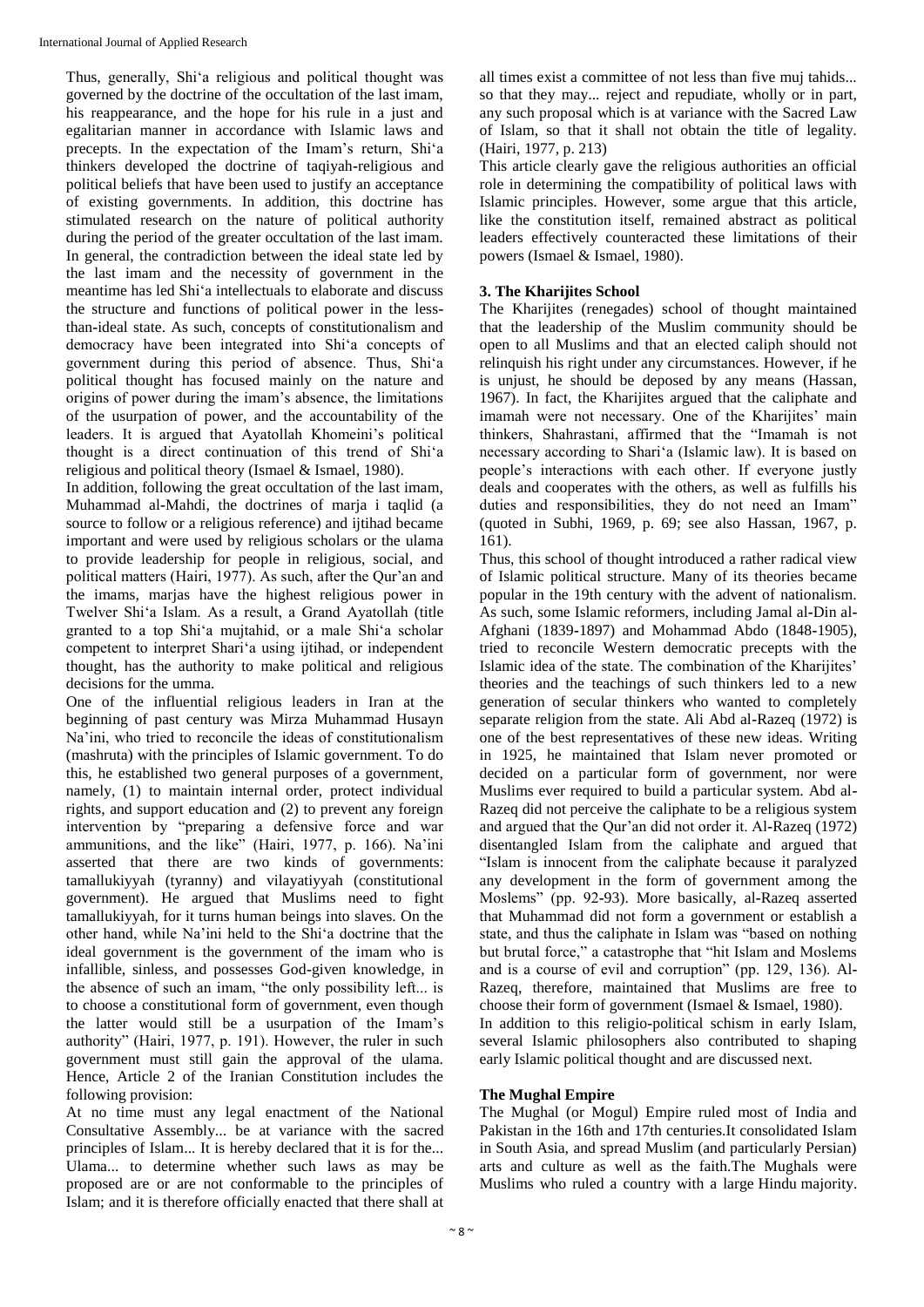However for much of their empire they allowed Hindus to reach senior government or military positions.

The Mughals brought many changes to India:

- 1. Centralised government that brought together many smaller kingdoms
- 2. Delegated government with respect for human rights
- 3. Persian art and culture
- 4. Persian language mixed with Arabic and Hindi to create Urdu
- 5. Periods of great religious tolerance
- 6. A style of architecture (e.g. the Taj Mahal)
- 7. A system of education that took account of pupils' needs and culture

## **Muslims in India**

There had been Muslims in India long before the Mughals. The first Muslims arrived in the 8th century.

In the first half of the 10th century a Muslim ruler of Afghanistan invaded the Punjab 11 times, without much political success, but taking away a great deal of loot.

A more successful invasion came at the end of the 12th century. This eventually led to the formation of the Delhi Sultanate.

A later Muslim invasion in 1398 devastated the city of Delhi.

The Mughal Empire grew out of descendants of the Mongol Empire who were living in Turkestan in the 15th century. They had become Muslims and assimilated the culture of the Middle East, while keeping elements of their Far Eastern roots.

They also retained the great military skill and cunning of their Mongol ancestors, and were among the first Western military leaders to use guns.

#### **Babur**

Babur the first Mughal Emperor, was a descendent of Genghis Khan and Tamerlaine. Babur succeeded his father as ruler of the state of Farghana in Turkestan when he was only 12, although he was swiftly deposed by older relatives. Babur moved into Afghanistan in 1504, and then moved on to India, apparently at the invitation of some Indian princes who wanted to dispose of their ruler. Babur disposed of the ruler, and decided to take over himself.

He captured the Turkic Ghur'iat Sultanate of Delhi in 1526, imposing his rule on most of Northern India. The Empire he founded was a sophisticated civilisation based on religious toleration. It was a mixture of Persian, Mongol and Indian culture.

Under Babur Hinduism was tolerated and new Hindu temples were built with his permission. Trade with the rest of the Islamic world, especially Persia and through Persia to Europe, was encouraged.

The importance of slavery in the Empire diminished and peace was made with the Hindu kingdoms of Southern India. Babur brought a broad**-**minded, confident Islam from central Asia. His first act after conquering Delhi was to forbid the killing of cows because that was offensive to Hindus.

Babur may have been descended from brutal conquerors, but he was not a barbarian bent on loot and plunder. Instead he had great ideas about civilisation, architecture and administration. He even wrote an autobiography, *The Babur - Namah*. The autobiography is candid, honest and at times even poetic.

Babur was followed by his son Humayun who was a bad emperor, a better poet, and a drug addict. He rapidly lost the empire. He did eventually recover the throne but died soon afterwards after breaking his neck falling downstairs.

While Humayan was certainly disastrous as a ruler, his love of poetry and culture heavily influenced his son Akbar, and helped to make the Mughal Empire an artistic power as well as a military one.

#### **Abu Akbar**

The third Emperor, Abu Akbar, is regarded as one of the great rulers of all time, regardless of country. Akbar succeeded to the throne at 13, and started to recapture the remaining territory lost from Babur's empire. By the time of his death in 1605 he ruled over most of north, central, and western India.

Akbar worked hard to win over the hearts and minds of the Hindu leaders. While this may well have been for political reasons**-**he married a Hindu princess (and is said to have married several thousand wives for political and diplomatic purposes)**-**it was also a part of his philosophy.

Akbar believed that all religions should be tolerated, and that a ruler's duty was to treat all believers equally, whatever their belief. He established a form of delegated government in which the provincial governors were personally responsible to him for the quality of government in their territory.

Akbar's government machine included many Hindus in positions of responsibility**-**the governed were allowed to take a major part in the governing. Akbar also ended a tax (*jizya*) that had been imposed on non**-**Muslims. This discriminatory tax had been much resented, and ending it was a popular move.

An innovation was the amount of autonomy he allowed to the provinces. For example, non**-**Muslims were not forced to obey Islamic law (as was the case in many Islamic lands), and Hindus were allowed to regulate themselves through their own law and institutions.

## **Akbar and Godism**

Akbar took the policy of religious toleration even further by breaking with conventional Islam. The Emperor proclaimed an entirely new state religion of 'God**-**ism' (*Din-i-ilahi*) **-** a jumble of Islamic, Hindu, Christian and Buddhist teaching with himself as deity. It never spread beyond his court and died when he did.

Fatehpur Sikri was the new capital built by Akbar, as a part of his attempt to absorb other religions into Islam. Fatehpur Sikri is a synthesis of Hindu and Islamic architecture.

## **Jahangir and Jahan**

#### **Jahangir**

Akbar's son, Emperor Jahangir, readopted Islam as the state religion and continued the policy of religious toleration. His court included large numbers of Indian Hindus, Persian Shi'a and Sufis and members of local heterodox Islamic sects.

Jahangir also began building the magnificent monuments and gardens by which the Mughals are chiefly remembered today, importing hundreds of Persian architects to build palaces and create magnificent gardens.

Jahangir's approach was typified by the development of Urdu as the official language of Empire. Urdu uses an